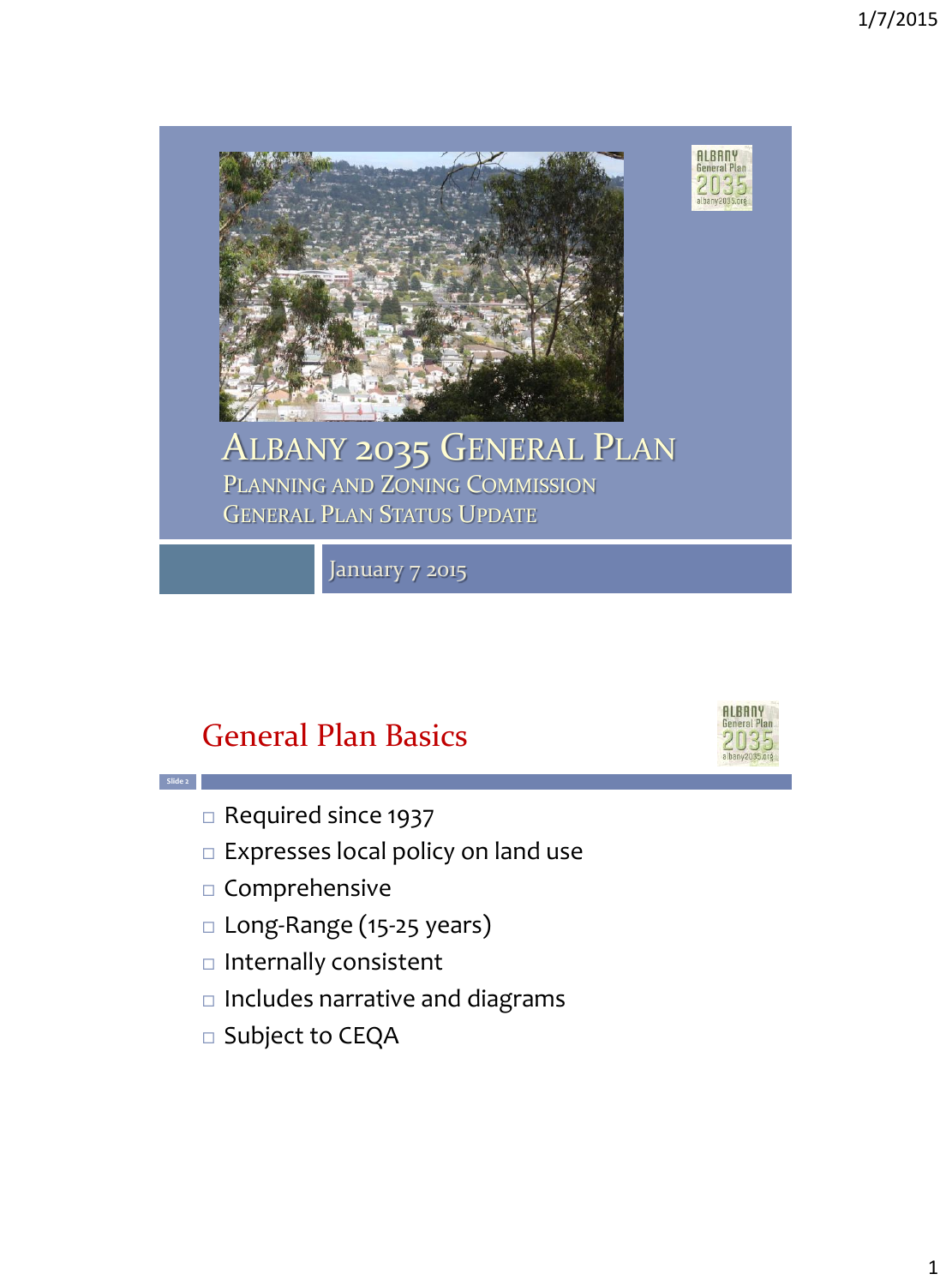**ALBANY** 

#### **ALBANY** Plan Elements General Pla **Slide 3** Current Structure Proposed Structure  $\Box$  Introduction **Introduction**  Framework □ Summary Land Use **Land Use** Transportation **Circulation Housing Housing** Recreation and Open Space **D** Open Space, Recreation, Conservation/ Sustainability and **Conservation** Environmental Hazards Community Health and **Safety** Community Services and Implementation Facilities Waterfront **Implementation**

## Goals, Policies, Actions

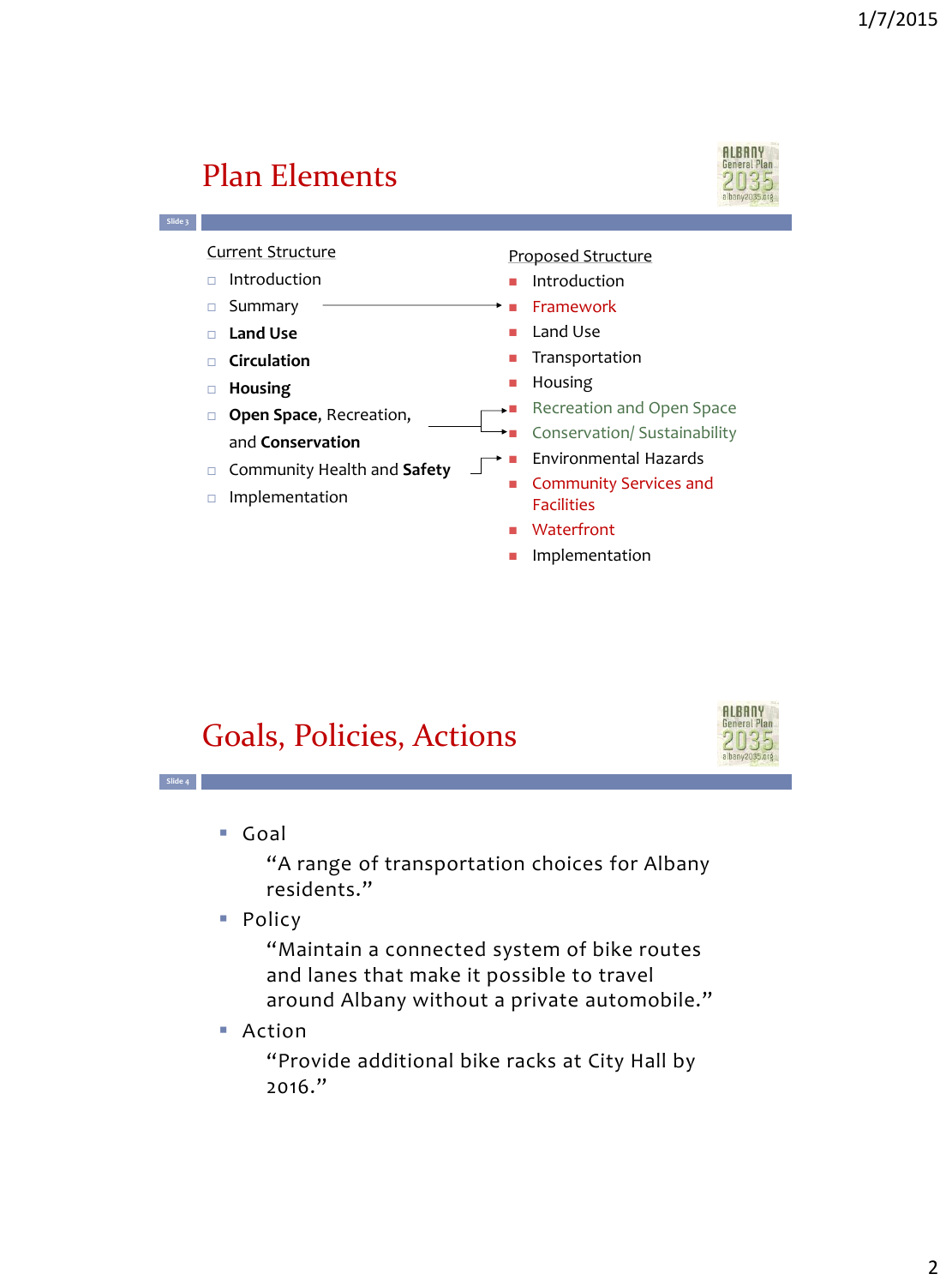## Existing Plans Being Incorporated



**ALBANY** ieneral Plan 2035

- Active Transportation Plan
- □ Public Arts Master Plan (2010)
- Albany Hill Creekside Master Plan
- □ Parks Master Plan (2004)
- □ Climate Action Plan (2009)
- Residential Design Guidelines
- □ San Pablo Av Vision Plan (1997) and Design Guidelines
- Eastshore State Park Plan (2002)/ Proposal for Albany's portion (1995)
- $\Box$  Complete Streets Plan (s)
- UC Village Master Plan
- Voices to Vision (goals only)
- AUSD Facilities Master Plan
- Albany CIP and Albany Sewer Master Plan

#### General Plan EIR

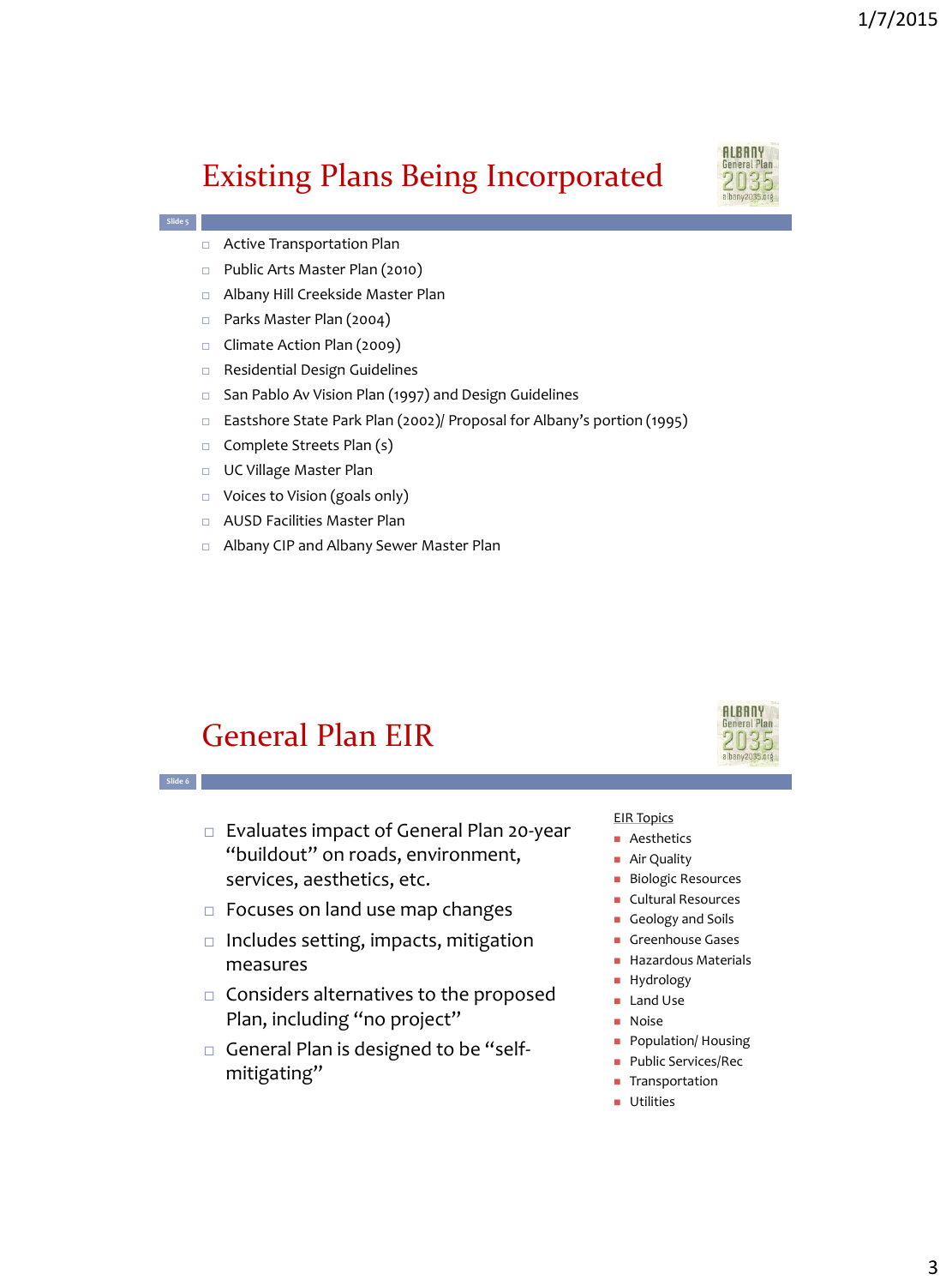# Land Use Element Status

**Slide 7**

**Slide 8**



- $\Box$  Land use policy audit completed
- □ Planning and Zoning Study Sessions in April 2013, July 2013, Dec 2013, March 2014, April 2014
- Land Use categories revised and vetted
- □ Land Use Map completed
- □ "Buildout" forecasts completed
- Goals, policies, and actions completed
- $\Box$  Text now being drafted

## Transportation Element Status



- $\Box$  Transportation policy audit completed
- $\Box$  Traffic counts/baseline analysis completed
- $\Box$  New transportation policies drafted
- □ Two meetings with Traffic and Safety Commission: April 2013 and May 2014
- □ Meeting with P&Z Commission in May 2014
- □ Modeling future conditions shortly
- $\Box$  Element to be drafted in Spring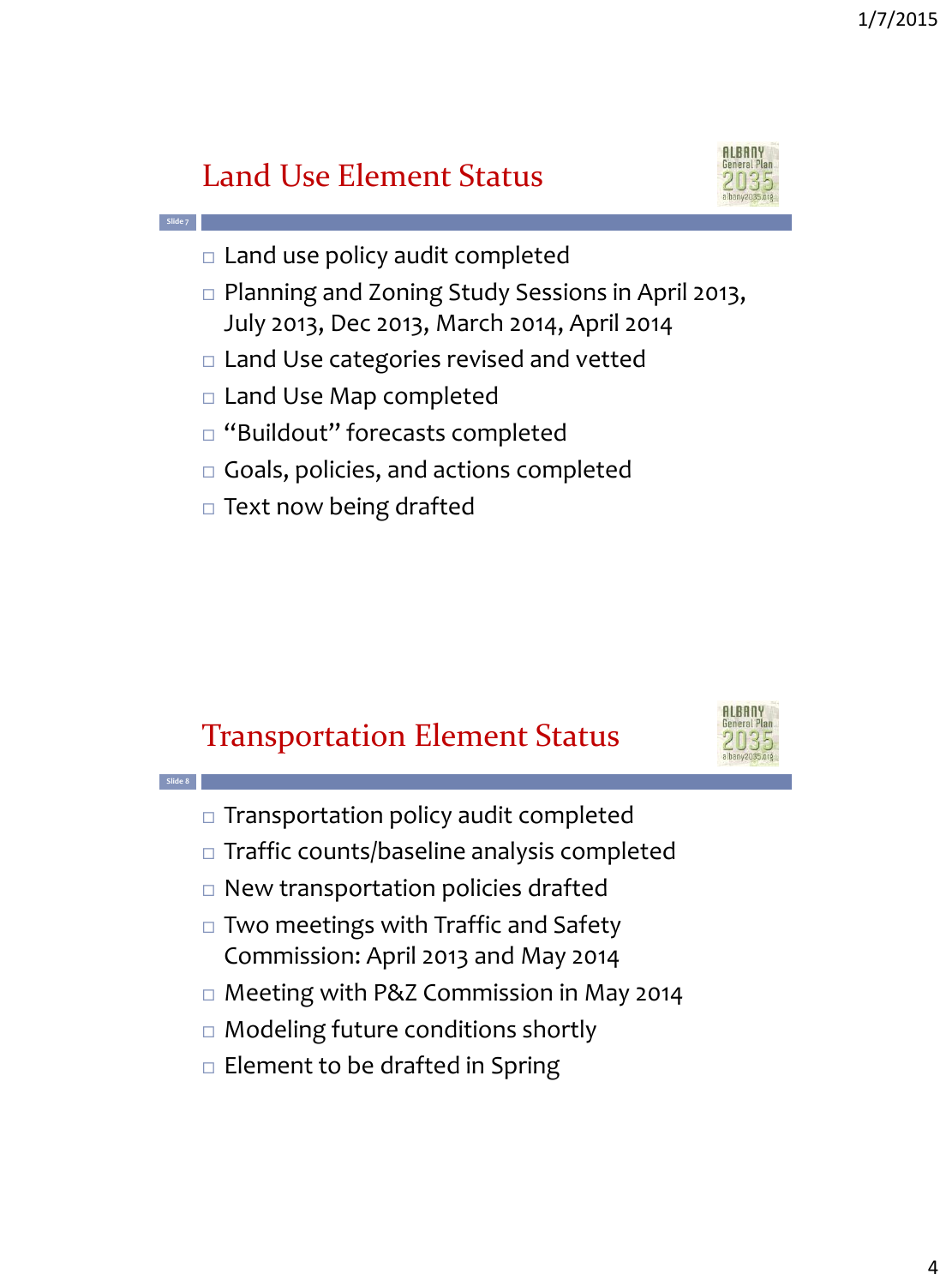# Housing Element Status



- 2007-2014 Element adopted in March 2014 **E** Five P&Z study sessions plus adoption hearing
- 2015-2023 Element scheduled for Feb 2, 2015 **E** Five P&Z study sessions plus adoption hearing
- $\Box$  Element stands on its own as free-standing document, separate from rest of General Plan



- $\Box$  EIR baseline sections (hydrology, biologic, GHG) completed
- $\Box$  Policies drafted and vetted with Sustainability Committee: April 2013 and July 2014
- □ Planning and Zoning Study Session in July 2014
- $\Box$  Element Text now being drafted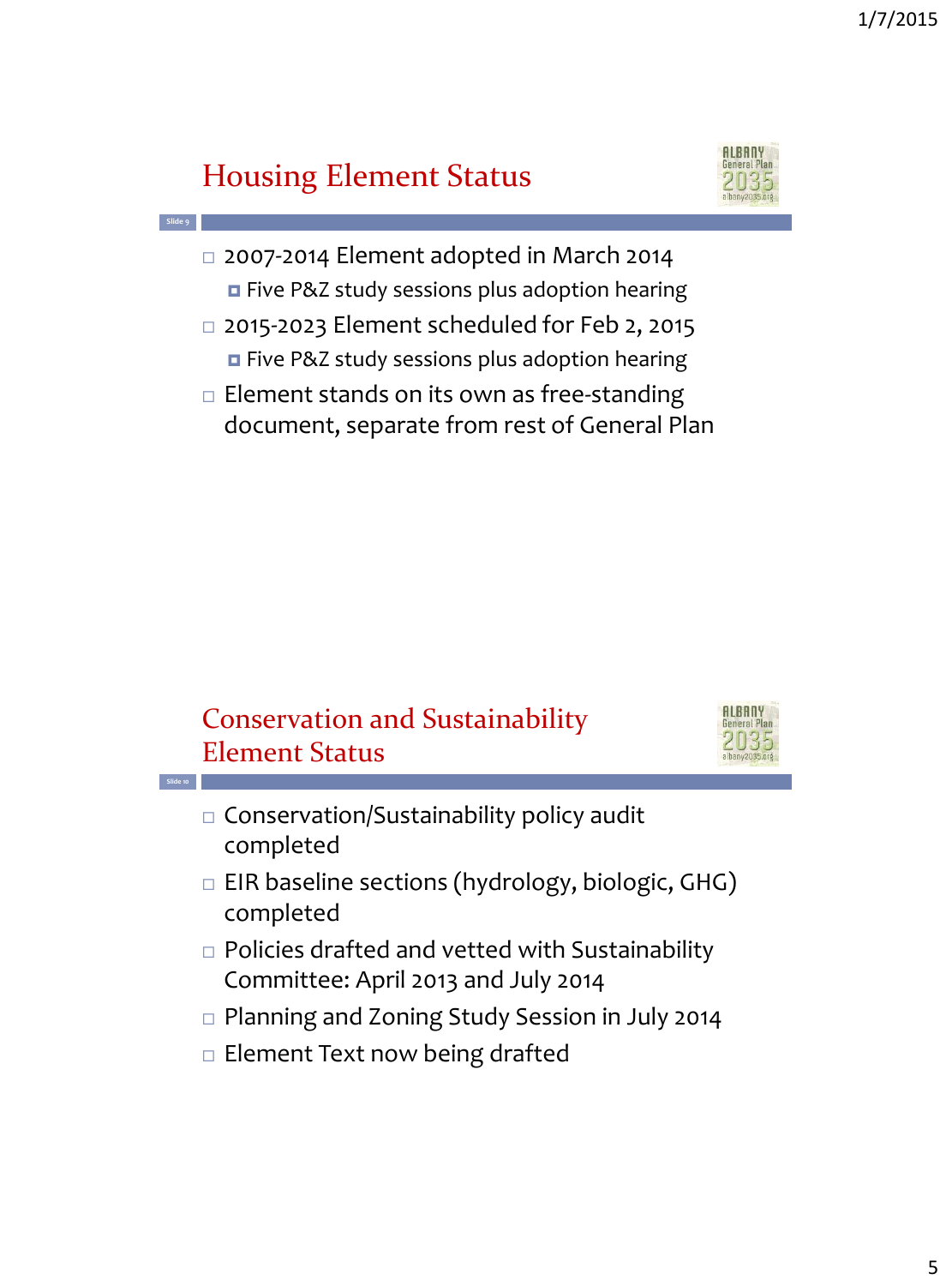## Environmental Hazards Element Status



- $\Box$  Environmental Hazards policy audit completed
- $\Box$  EIR baseline sections (geology, hazmats, noise, air) completed
- □ New policies vetted with Planning and Zoning Commission in November 2014
- Map preparation underway





- Parks/Rec/Open Space policy audit completed
- New policies drafted and vetted with Parks/Rec Commission in July 2013 and June 2014
- □ Policies vetted with Planning and Zoning Commission in June 2014
- $\Box$  Element now being drafted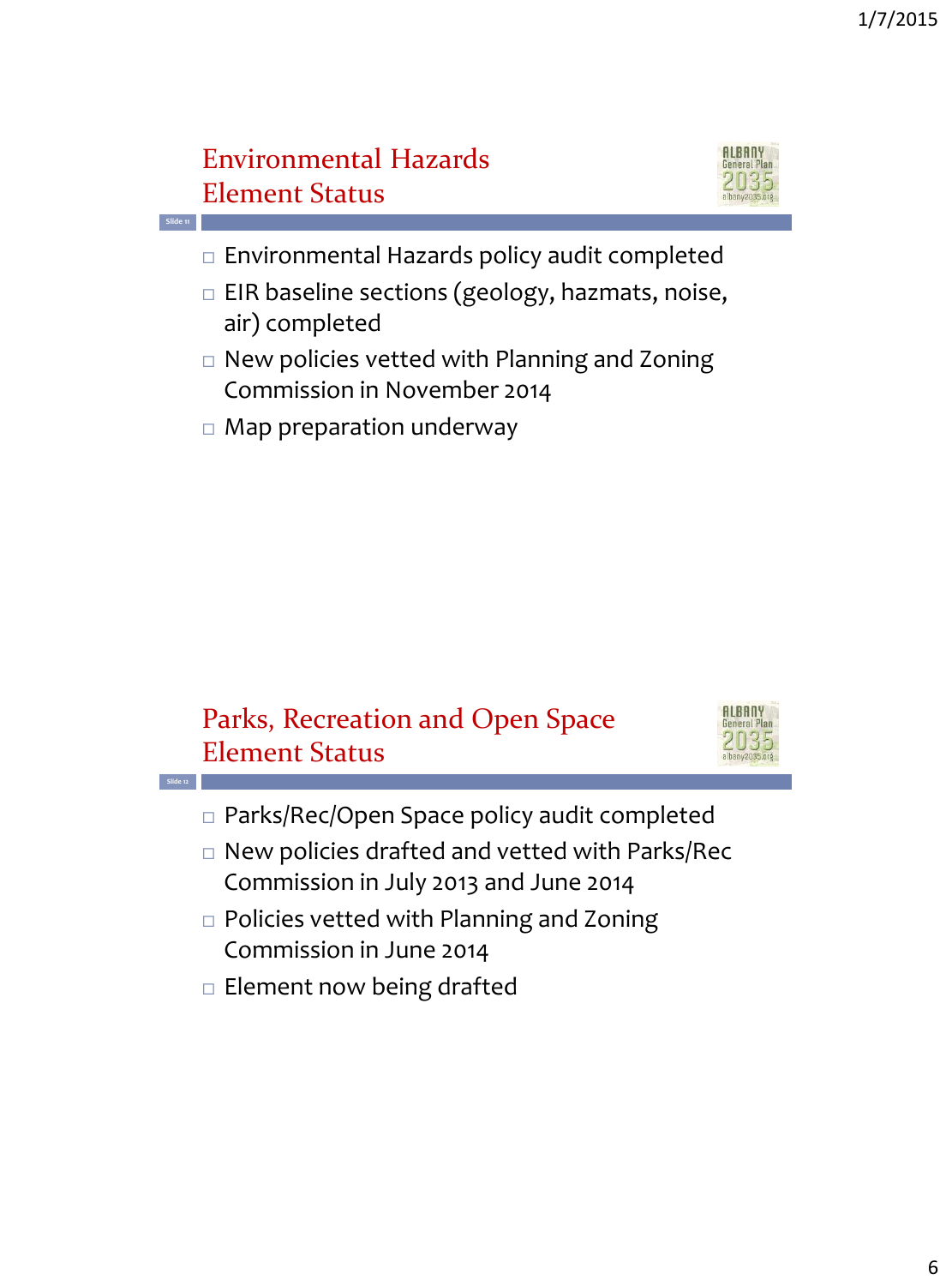#### Community Services and Facilities Element Status



- □ Policies vetted with Planning and Zoning Commission in December 2014
- Meetings conducted with service providers (schools, police, fire, etc.)
- $\Box$  Element text now being drafted

**Slide 13**

**Slide 14**

## Waterfront Element Status



- □ Policy "Audit" of waterfront planning documents completed
- Meetings with CESP and Waterfront Committee (May 2013, April 2014)
- Policies being drafted now
- □ P&Z Study Session planned for February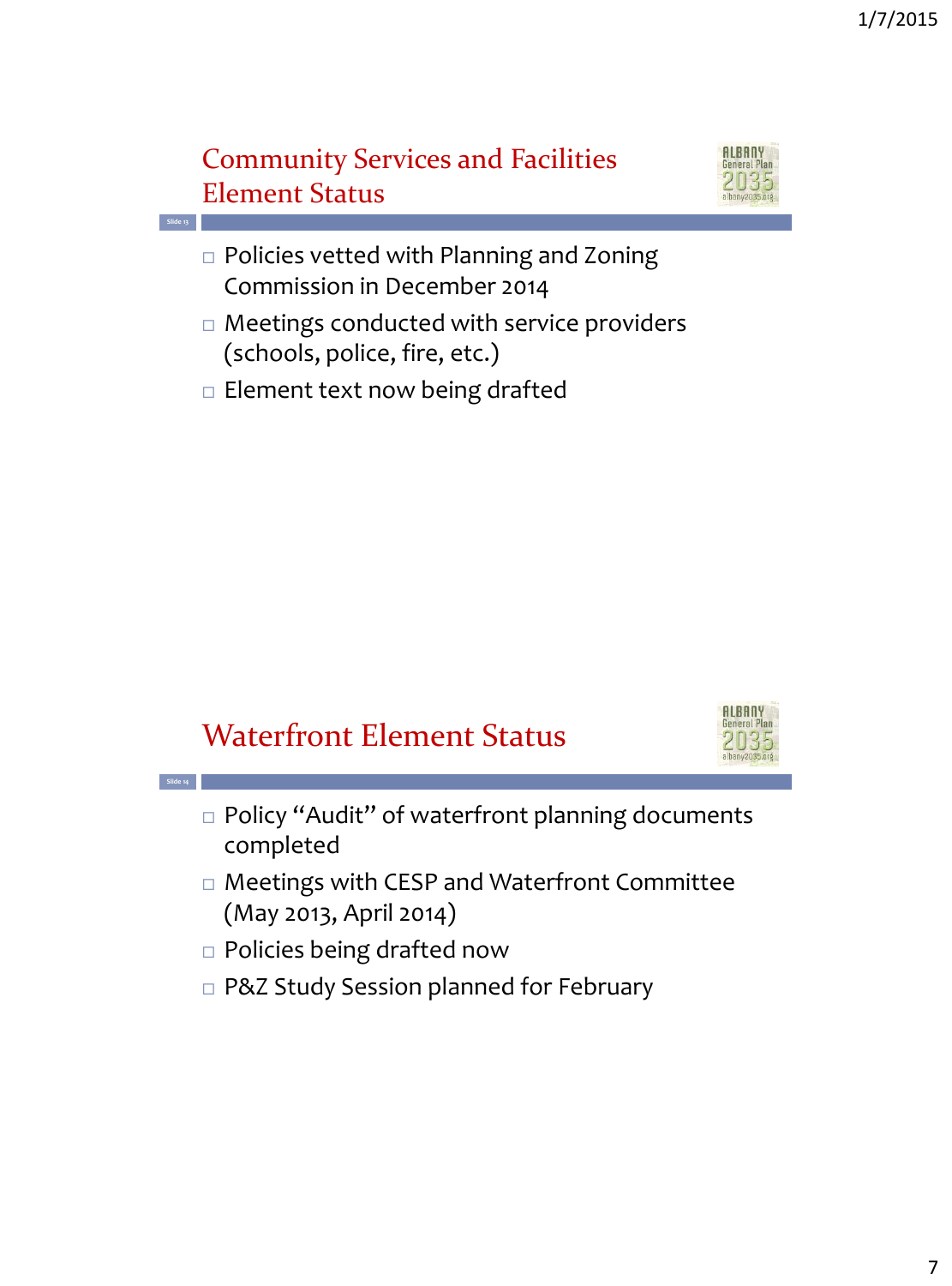## EIR Status



- □ Scoping Session in March 2014
- Most baseline conditions sections now completed
- $\square$  Initiating "impact analysis"
- □ Mitigation measures to be identified in next 3-4 months